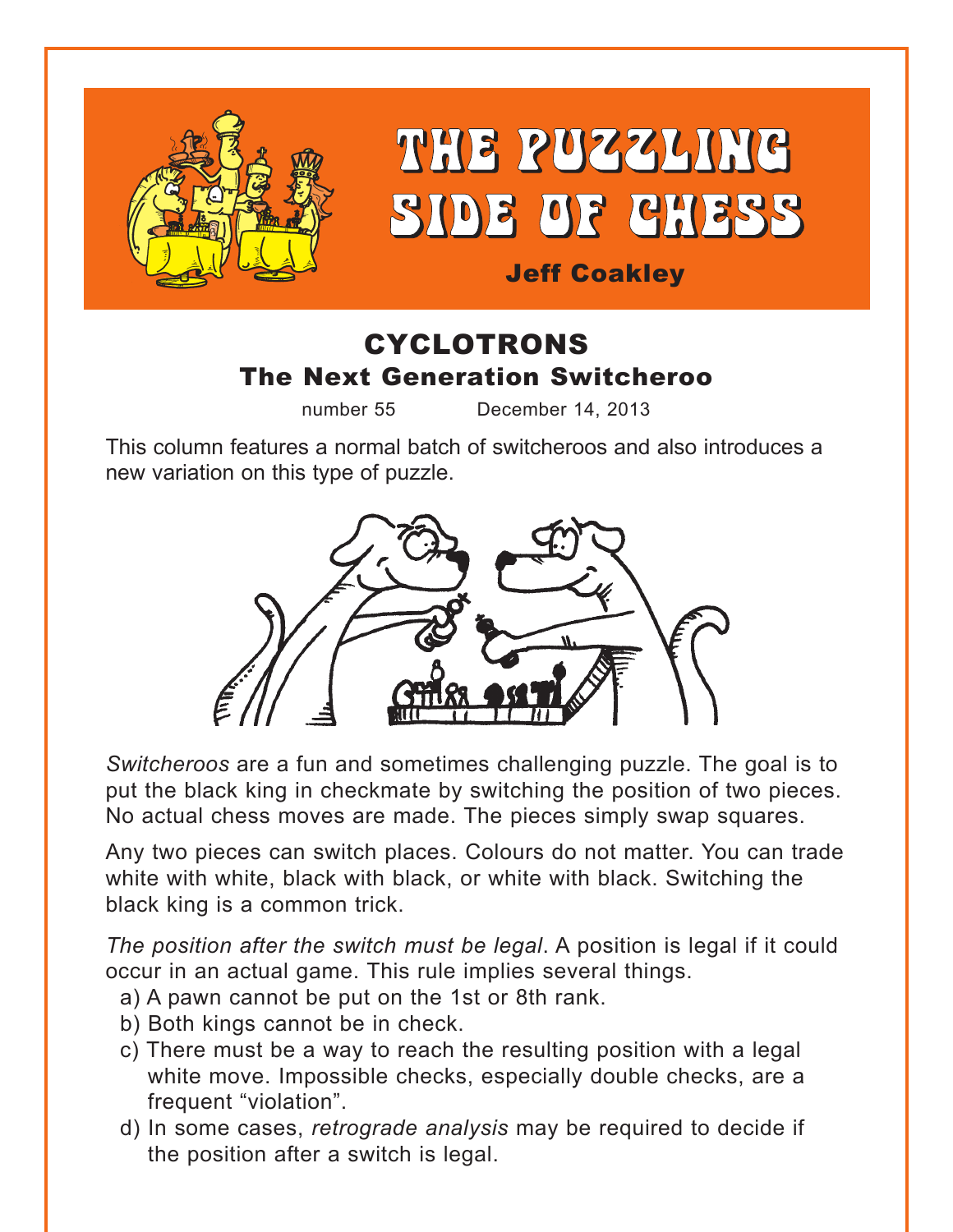<span id="page-1-0"></span>For problems 1-61 and more information on switcheroos, see the Puzzling Side archives, starting columns 4.



Switcheroo 62

Switch two pieces so that Black is in checkmate.

Switcheroo 63



## Switch two pieces so that Black is in checkmate.

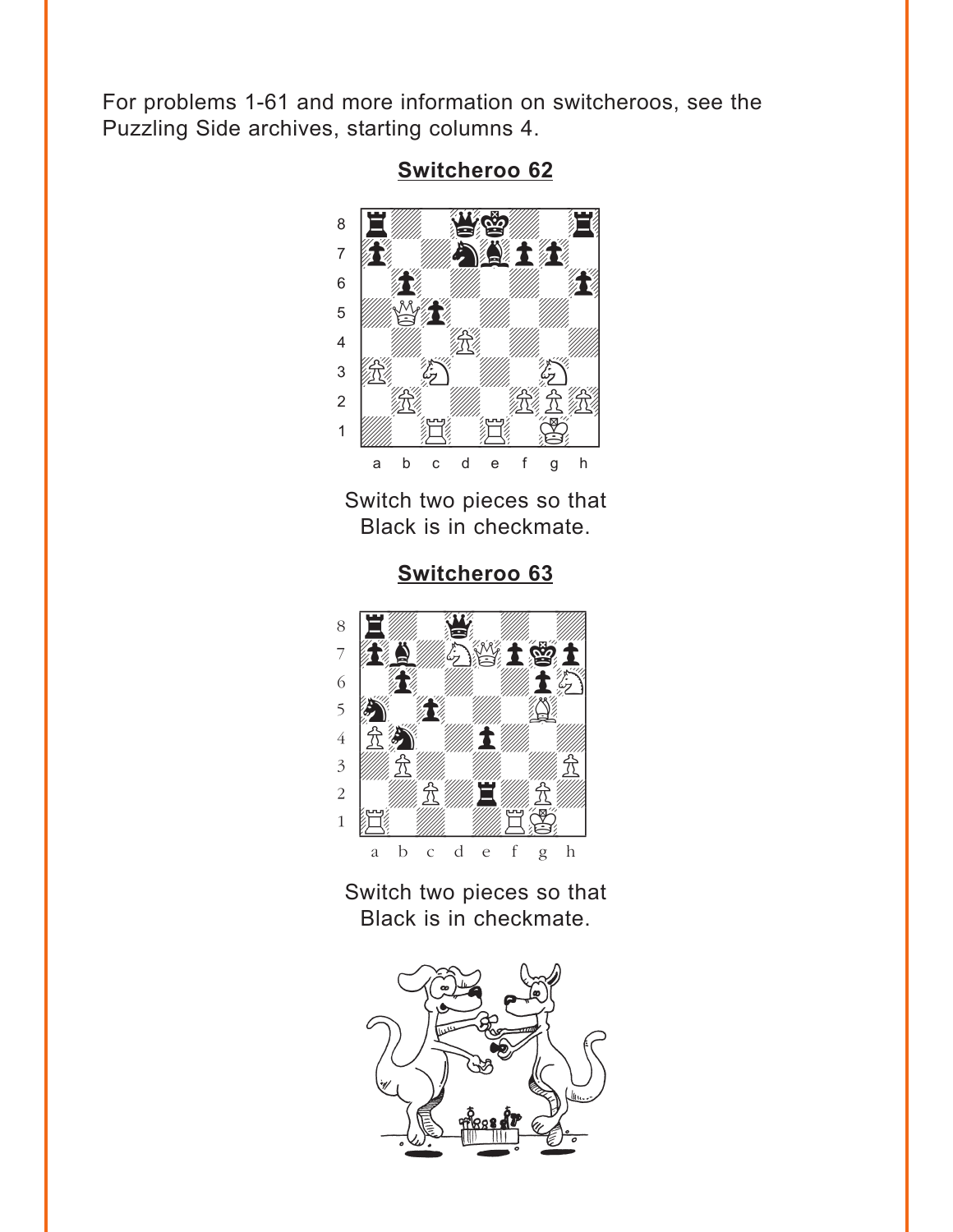#### **Switcheroo 64**

<span id="page-2-0"></span>

Switch two pieces so that Black is in checkmate.

# **Cyclotrons**

A cyclotron is a three-way switcheroo. Instead of switching two pieces, we switch three. The pieces trade places in a "cycle". Piece A goes to square B, piece B goes to square C, and piece C goes to square A. Otherwise the usual rules for switcheroos are followed.

Here is a basic example.



**Cyclotron 01** 

Cycle three pieces so that Black is in checkmate.

Any three pieces may trade places. Colours do not matter. The resulting position must be legal.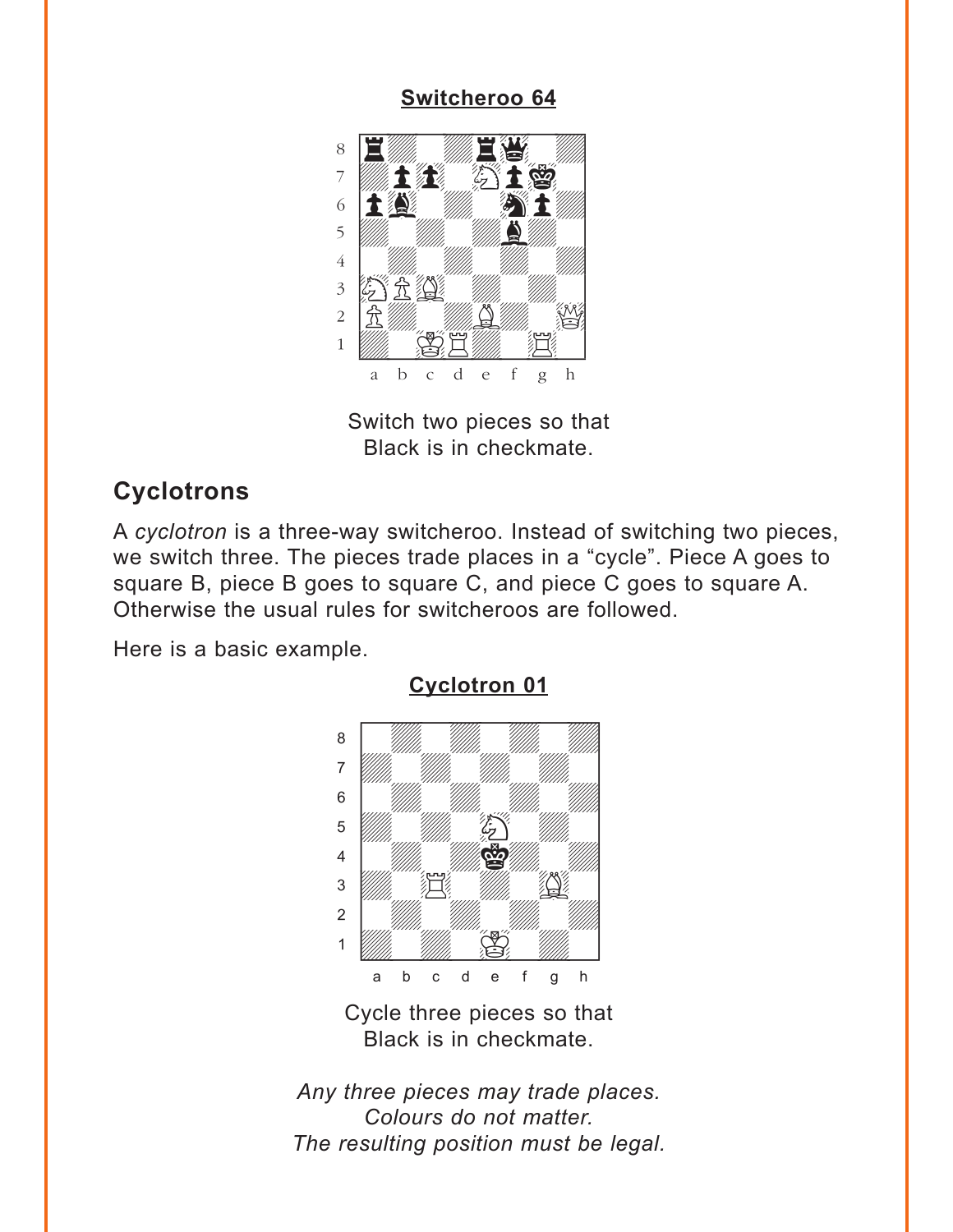<span id="page-3-0"></span>Now that the easy puzzle is out of the way, we can turn up the level on the challenge control knob.



### **Cyclotron 02**

Cycle three pieces so that Black is in checkmate.

## **Cyclotronic Trivia**

A cyclotron is a machine that uses magnetic and electric fields to accelerate subatomic particles in a spiral motion. It was invented in 1932 by Ernest Lawrence at the University of California, Berkeley.

The largest cyclotron in the world is at the University of British Columbia in Vancouver. See photo below. With a diameter of 18 meters, it can accelerate protons to three-quarters the speed of light. At that velocity, you could travel from the Earth to the moon in two seconds. Hang on.

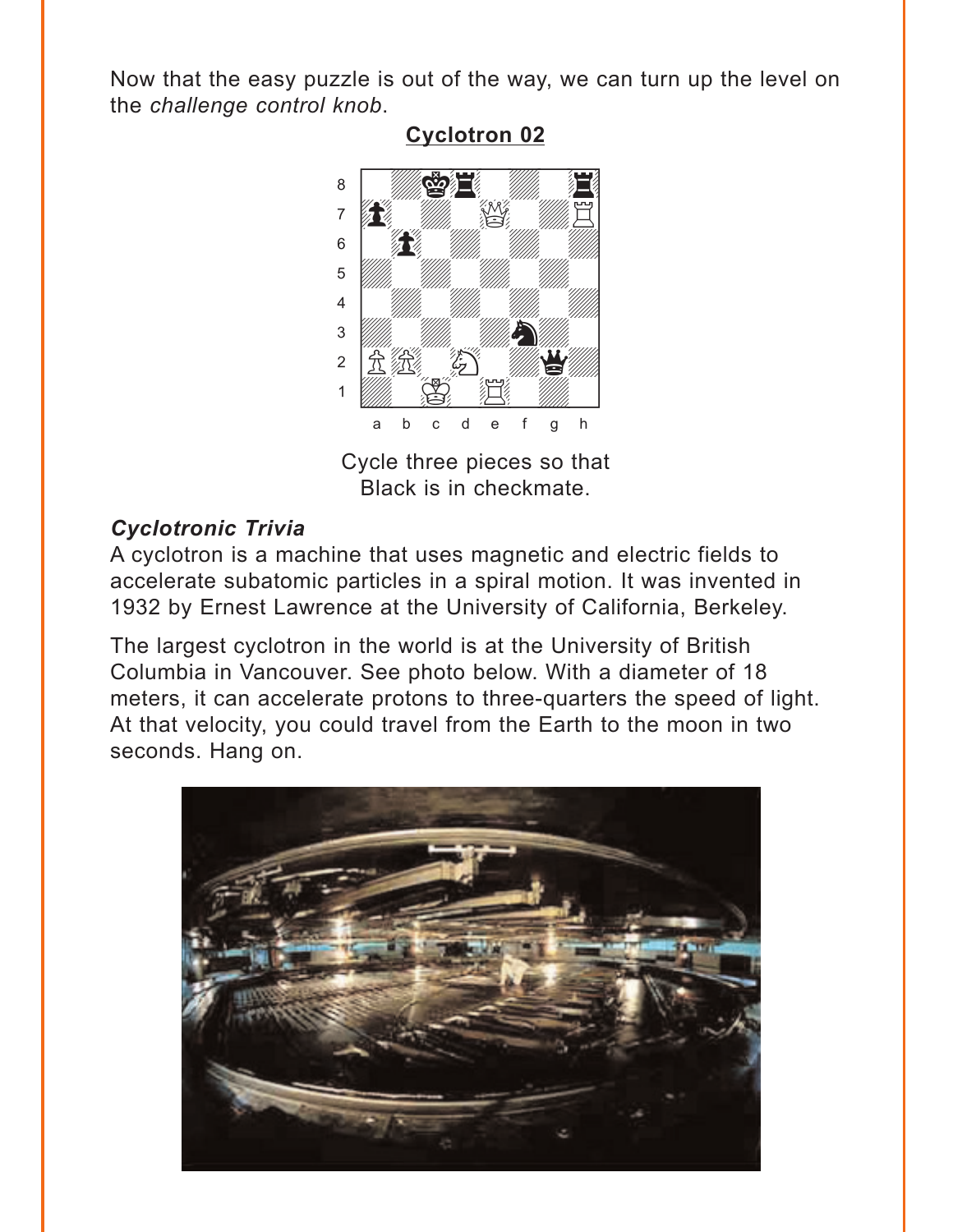# **Cyclotron 03**

<span id="page-4-0"></span>

Cycle three pieces so that Black is in checkmate.

The cyclotron is a natural extension of the switcheroo. But there is no reason to stop at three pieces.

American master Ronald Kensek from Albuquerque, New Mexico has already taken the next step. His entries in the Chess Cafe Puzzlers Cup featured cycles of four and five pieces. He calls these puzzles "psycho cycles". Perhaps that's because solving them may drive you crazy!

His problems have one additional requirement. A correct solution must consist of a single continuous cycle. You may not use two separate cycles, where pieces A, B, and C trade places in one cycle, and pieces D and E trade places in another.

The next puzzle stipulates a cycle of five pieces. Since there are only five pieces in the position, it's not too hard to figure out which ones are involved.

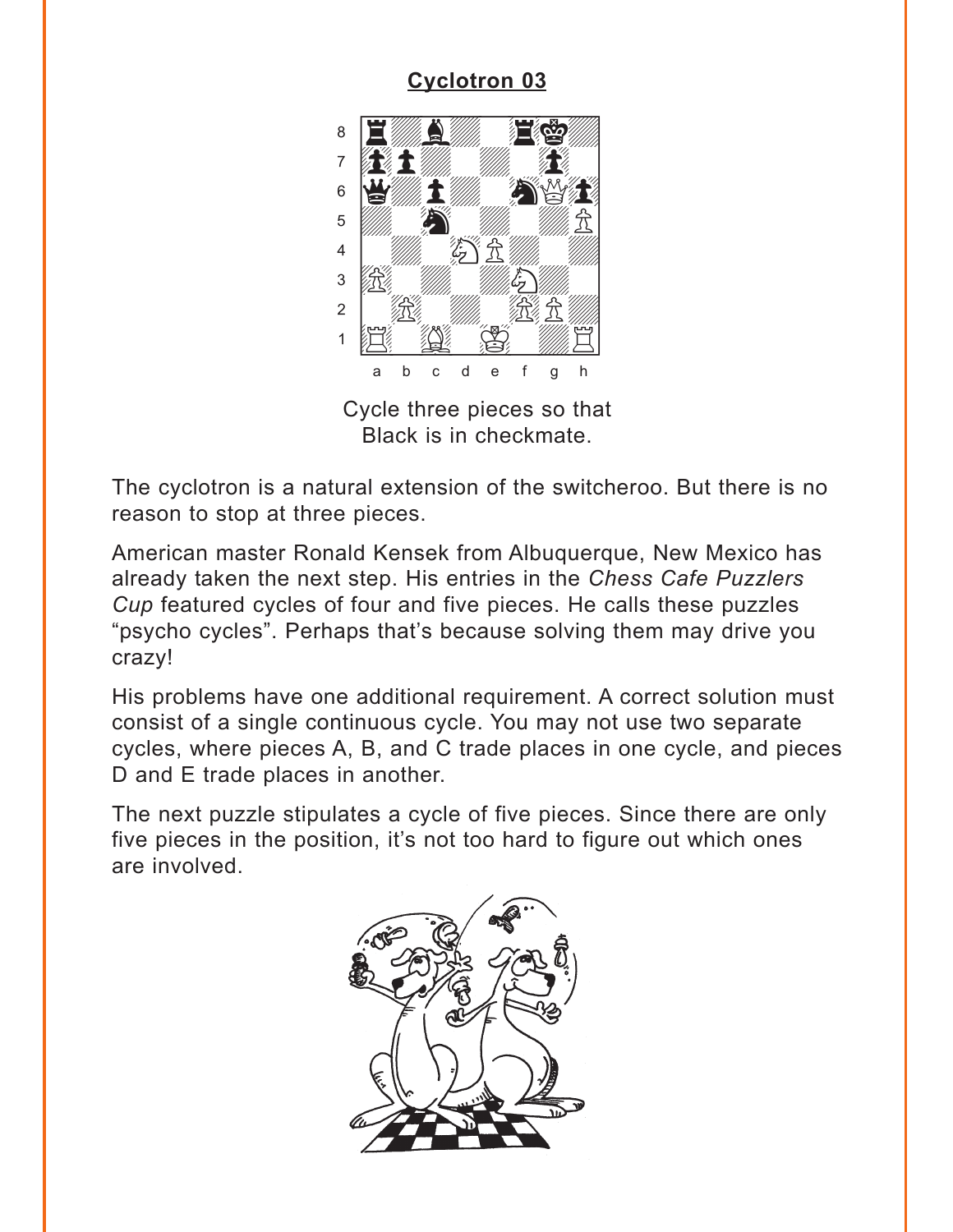<span id="page-5-0"></span>**[Cyclotron 04](#page-11-0)** Ron Kensek *Psycho Cycle, Five Pieces*



Cycle five pieces so that Black is in checkmate.

The final two problems are approximate twins, the first with a cycle of four, the second with a cycle of five.



Cycle four pieces so that Black is in checkmate.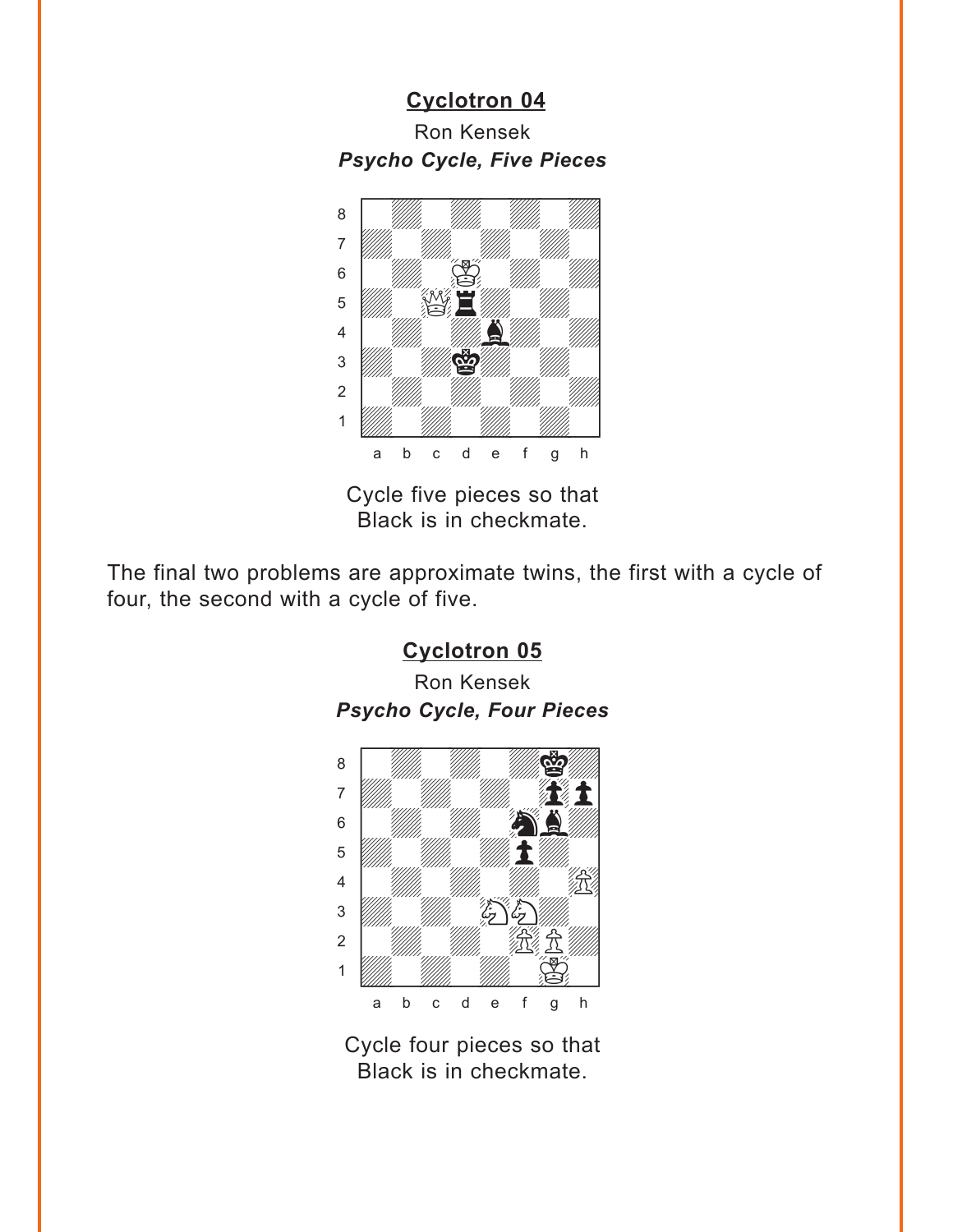# <span id="page-6-0"></span>**Cyclotron 06 Ron Kensek Psycho Cycle, Five Pieces**



Cycle five pieces so that Black is in checkmate.

# **SOLUTIONS**

All switcheroos and cyclotrons 1-3 are by J. Coakley. Switcheroo 62 is from Winning Chess Puzzles For Kids (2006), 63 and 64 from Volume 2 (2010). Cyclotrons 1-3 are ChessCafe.com originals (2013).

PDF hyperlinks. You can advance to the solution of any puzzle by clicking on the underlined title above the diagram. To return to the puzzle, click on the title above the solution diagram.



## **Switcheroo 62**

The mating move was 1.Rh7-h8#. It wasn't easy for the white rook to reach h7, but it can be done legally.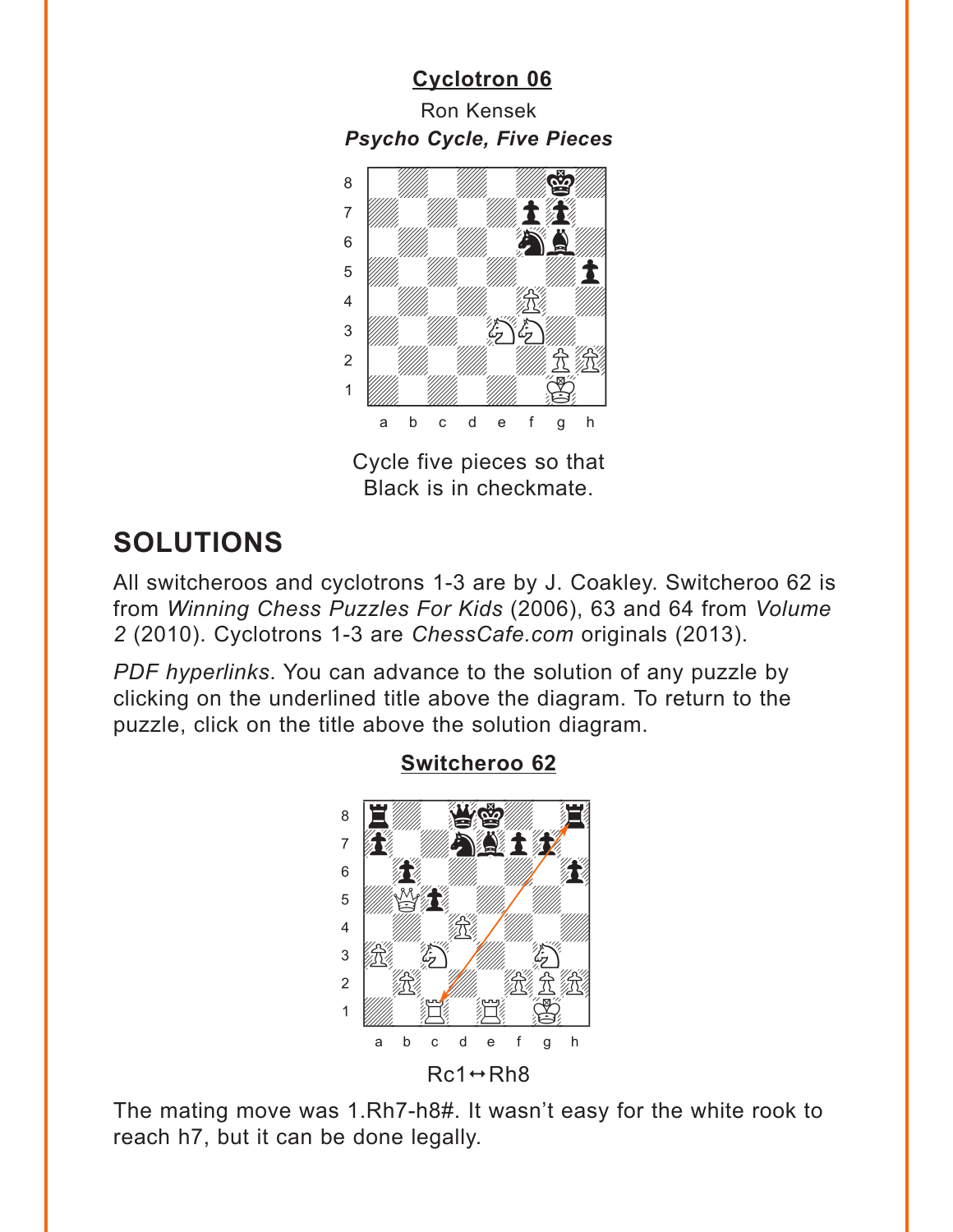### Switcheroo 63

<span id="page-7-0"></span>

 $Ra1 \leftrightarrow Qe7$ 

A strategic retreat by the white queen.

Switcheroo 64



 $c7 \leftrightarrow Kg7$ 

A surprising switch by the black king to an apparently safe part of the board.

(g6↔ Kg7? is an impossible double check.)

(Na3 $\leftrightarrow$ Bf5? puts both kings in check.)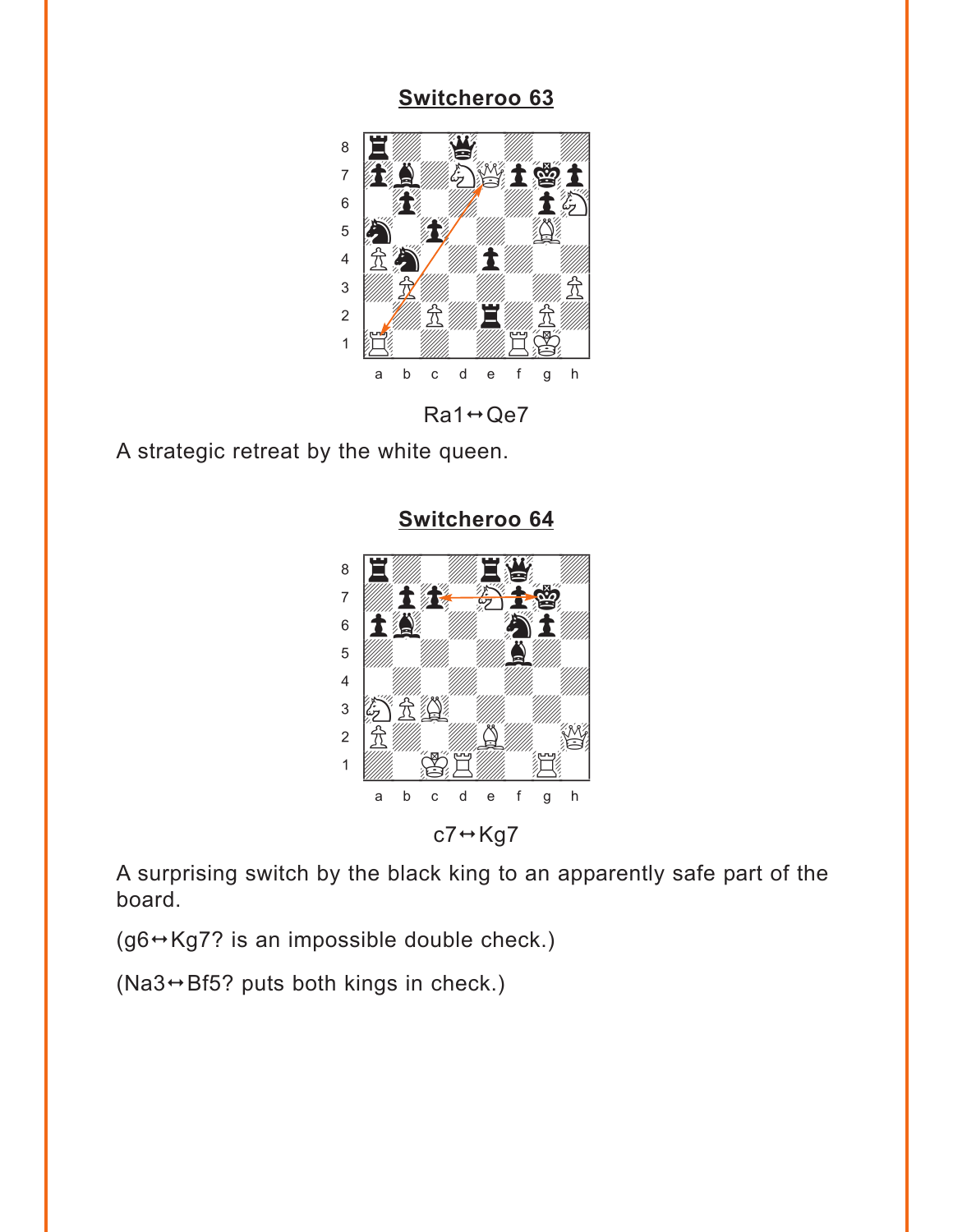## **[Cyclotron 01](#page-2-0)**

<span id="page-8-0"></span>

Ke1 $\rightarrow$ c3 Rc3 $\rightarrow$ e5 Ne5 $\rightarrow$ e1

The order in which the pieces are cycled is not important. The resulting position will still be the same.

In this puzzle, all three cycled pieces are white. But this is not a requirement. Like switcheroos, the pieces changing places in a cyclotron may be of either colour.

The diagram below shows the position after the cycling of pieces.



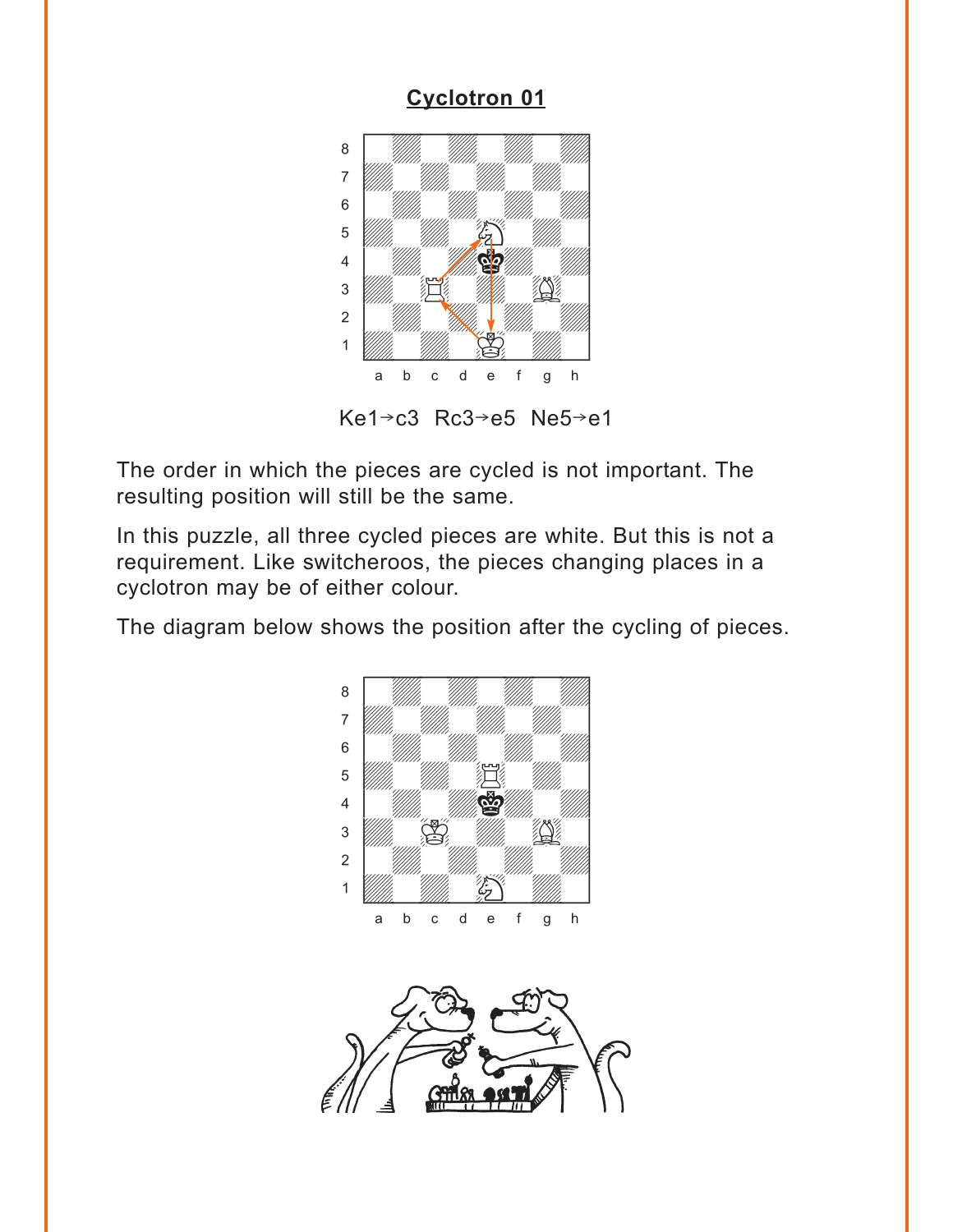### **Cyclotron 02**

<span id="page-9-0"></span>





Bc1 $\rightarrow$ g8 Kg8 $\rightarrow$ d4 Nd4 $\rightarrow$ c1

Another centralized king bites the dust. The bishop on g8 covers c4. The knight on c1 covers d3.

These two cycles yield an impossible double check.

Nd4→g8, Kg8→f6, Nf6→d4?

Nf6 $\rightarrow$ g8, Kg8 $\rightarrow$ h6, Ph6 $\rightarrow$ f6?

Other cycles with the black king on h6 are also illegal.

In the twin problem below, the black knight has slipped from c5 to c4.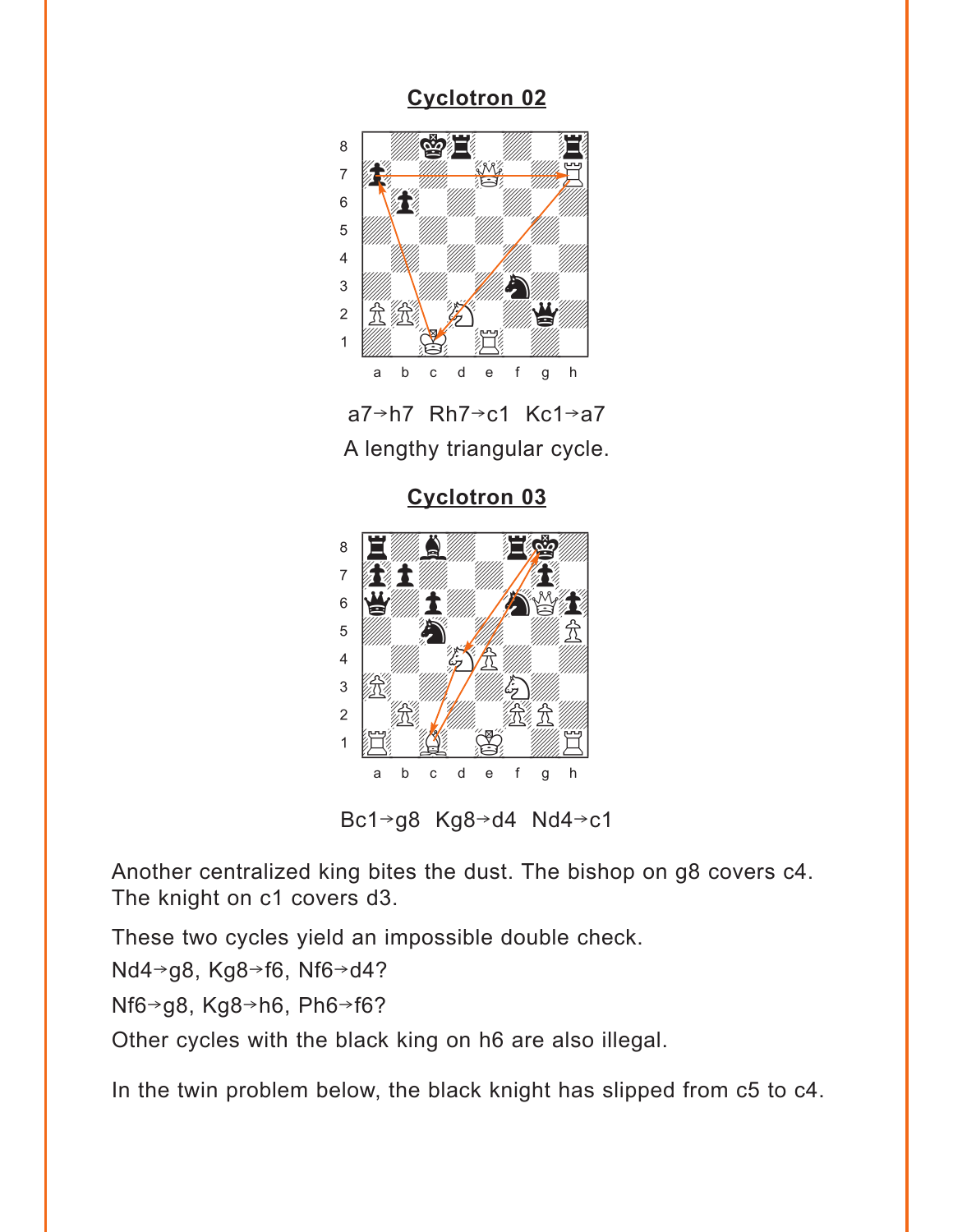#### **Cyclotron 03b**



Cycle three pieces so that Black is in checkmate



**Cyclotron 03b solution**



Ke1-f3 Nf3-g8 Kg8-e1

A strange position, but legal.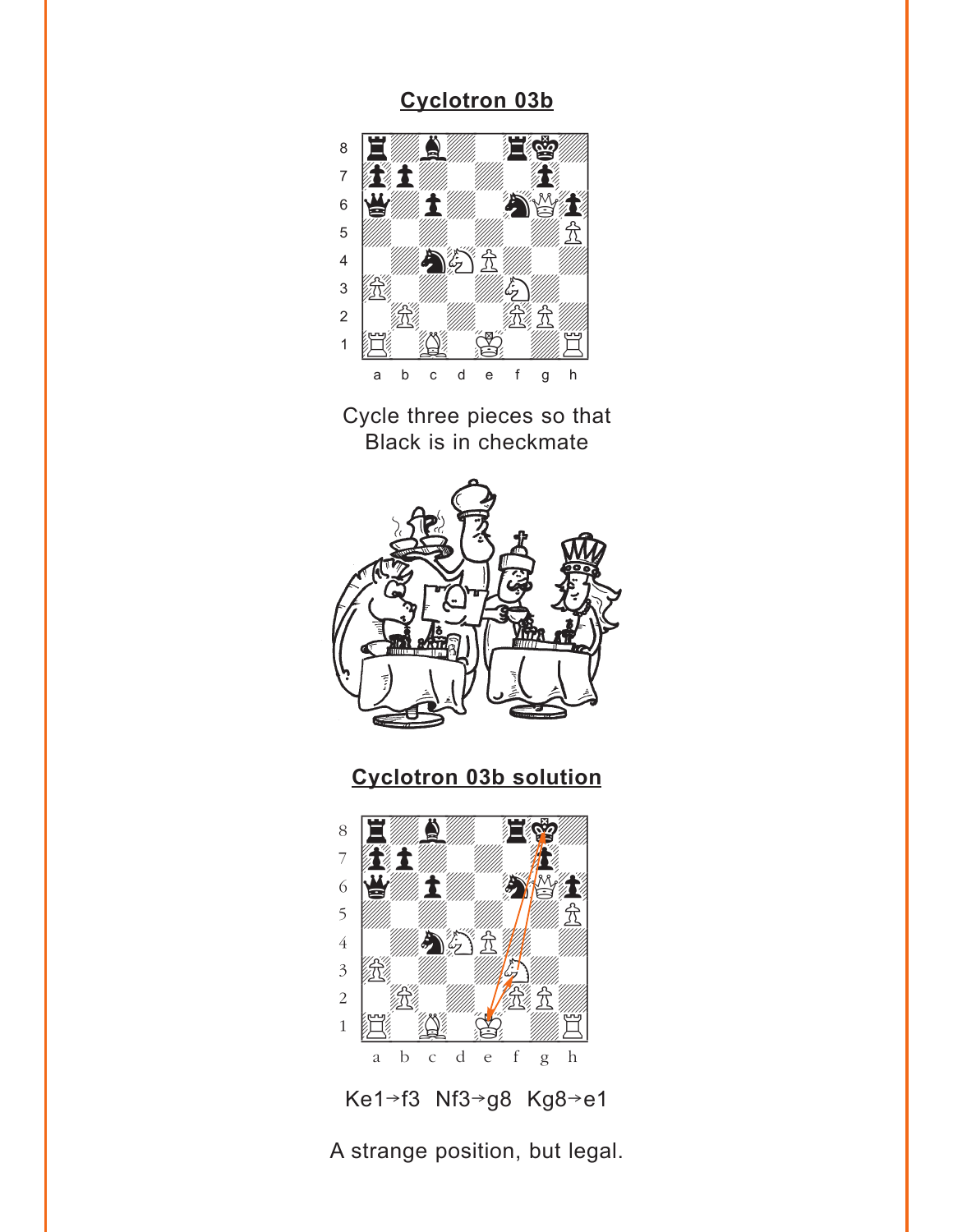<span id="page-11-0"></span>



It's like juggling five balls.



The following try is incorrect because it splits the solution into two separate cycles:

*cycle 1*  $Qc5 \rightarrow e4$  Be4 $\rightarrow c5$ *cycle 2* Kd3→d5 Rd5→d6 Kd6→d3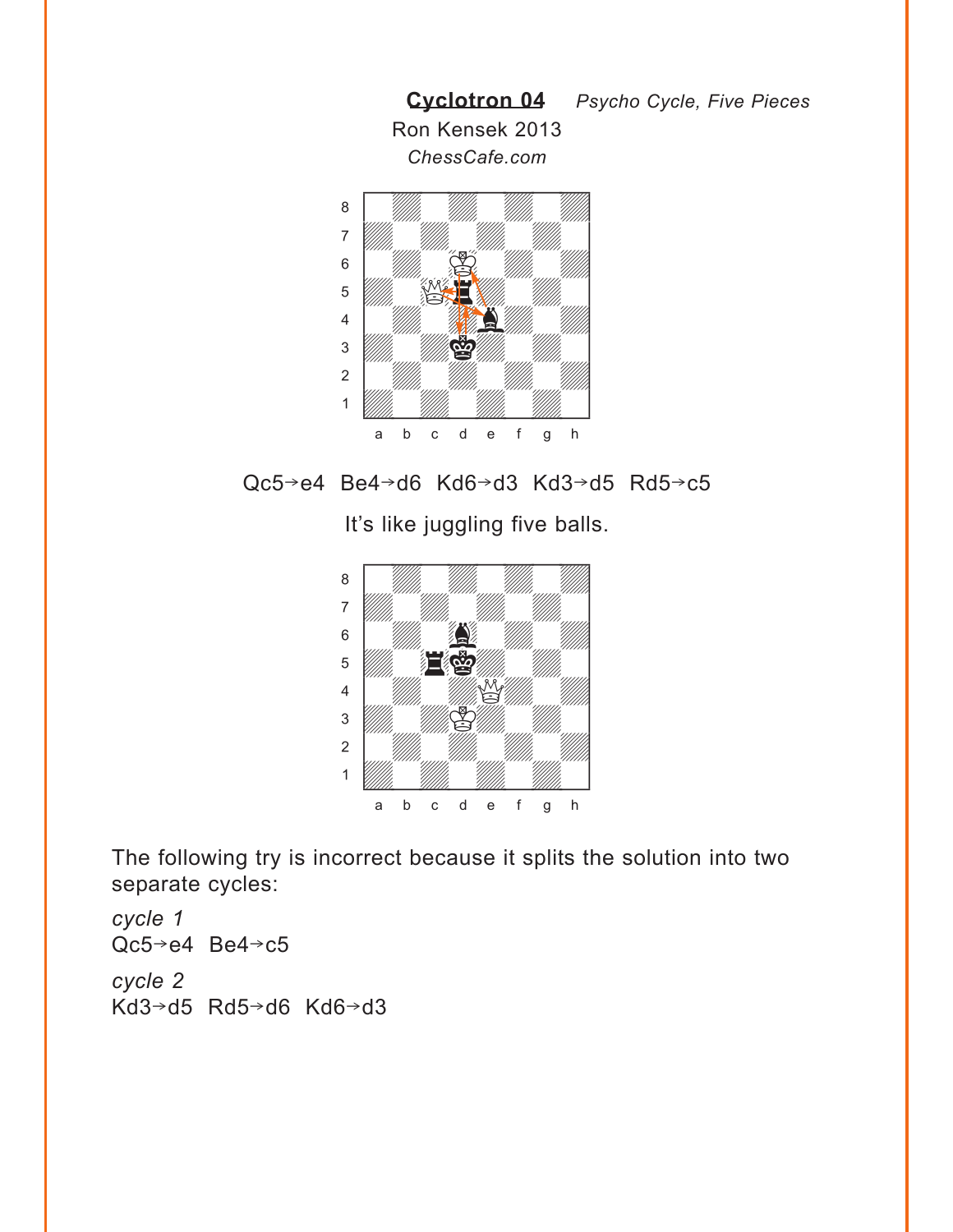<span id="page-12-0"></span>

Ne3-f6 Nf6-g8 Kg8-h4 h4-e3



**[Cyclotron 06](#page-6-0)** *Psycho Cycle, Five Pieces* Ron Kensek 2013 *ChessCafe.com*



Ne3→g6 Bg6→f3 Nf3→f6 Nf6→g7 g7→e3